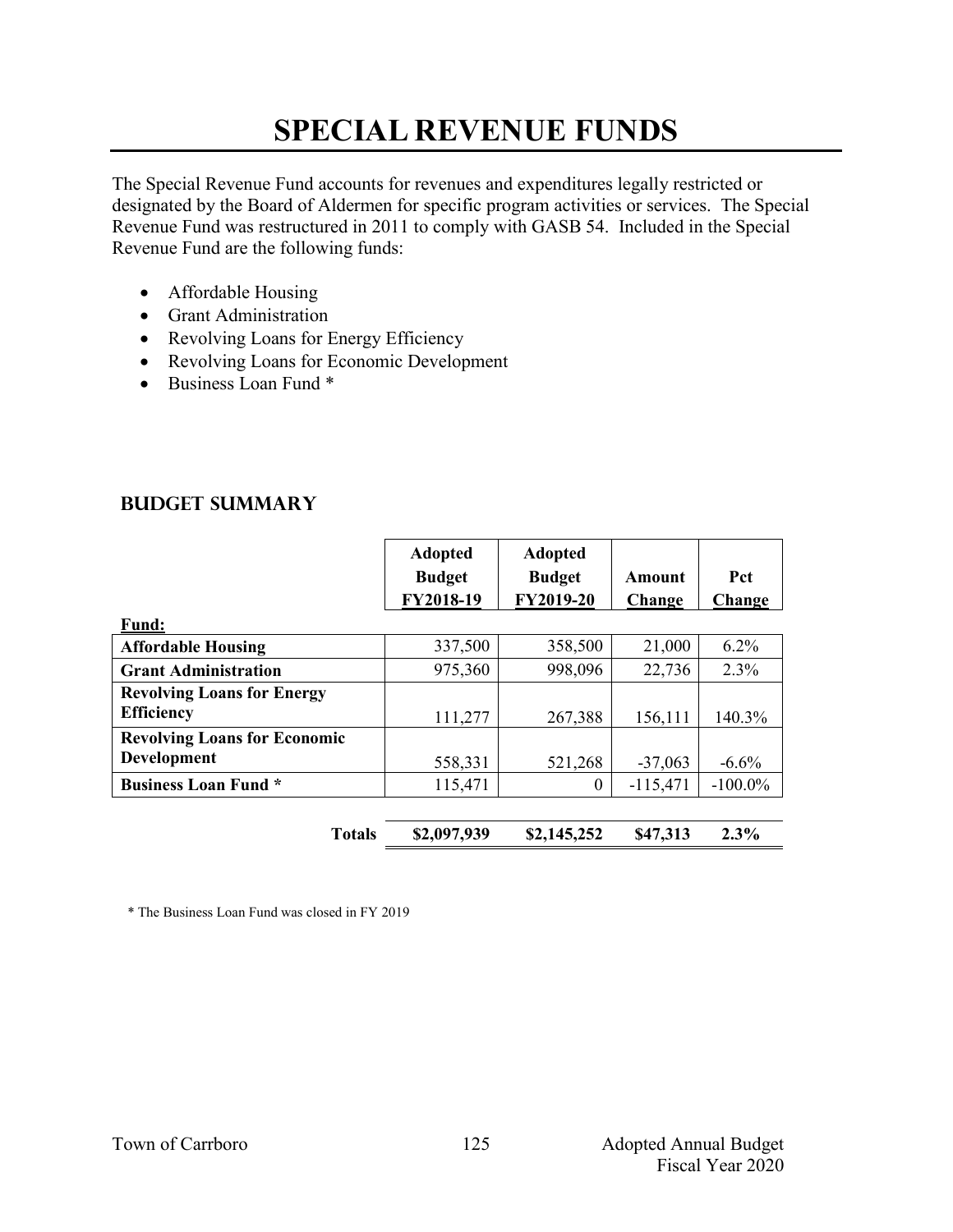#### **AFFORDABLE HOUSING FUND**

This fund was created to advance the Town's goal of increasing the stock of affordable, safe and decent housing within the Town and its' planning jurisdiction. The fund was established by a resolution on June 26, 2007 and guidelines for allowable activities are revised periodically. Payments to the fund, made by developers, in lieu of providing affordable housing under the applicable provisions of the Land Use Ordinance, are deposited into the fund in addition to any other revenues such as grants, donations, loans, interest payments, or other contributions.

| <b>BUDGET SUMMARY</b>              |                |                            |                                 |                         |
|------------------------------------|----------------|----------------------------|---------------------------------|-------------------------|
|                                    | FY2017-18      | <b>Adopted</b>             | <b>Adopted</b><br><b>Budget</b> | FY19 to FY20<br>Percent |
|                                    | <b>Actuals</b> | <b>Budget</b><br>FY2018-19 | FY2019-20                       | Change                  |
| Revenues:                          |                |                            |                                 |                         |
| Ad Valorem Tax                     | $\blacksquare$ | 112,500                    | 225,000                         | 100.0%                  |
| <b>Interest Earnings</b>           |                |                            | 1,500                           | #DIV/0!                 |
| Payment in Lieu                    | 16,733         |                            |                                 | #DIV/0!                 |
| <b>Transfer from General Fund</b>  | 131,092        |                            | 52,000                          | #DIV/0!                 |
| <b>Appropriated Fund Balance</b>   | 63,377         | 225,000                    | 80,000                          | $-64.4%$                |
|                                    |                |                            |                                 |                         |
| <b>Total Revenues</b>              | 211,202        | 337,500                    | 358,500                         | 6.2%                    |
|                                    |                |                            |                                 |                         |
| <b>Expenditures:</b>               |                |                            |                                 |                         |
| <b>Human Services Grants</b>       | 28,950         | 28,950                     | 21,000                          | $-27.5%$                |
| <b>Community Home Trust</b>        | 74,547         | 74,036                     | 73,783                          | $-0.3%$                 |
| Home Consortium Match              | 9,777          | 13,545                     | 13,545                          | $0.0\%$                 |
| Northside Neighborhood             |                | 30,000                     |                                 | $-100.0\%$              |
| Partnership to End Homelessness    | 16,575         | 23,378                     | 35,232                          | 50.7%                   |
| Center fo Community Self Help      |                | 20,000                     | 20,000                          | $0.0\%$                 |
| <b>AHSRF Deferred Loan Program</b> |                | 20,000                     | 20,000                          | $0.0\%$                 |
| Affordable Hsg Advisory Board      | $\blacksquare$ |                            | 500                             | #DIV/0!                 |
| Critical Home Repair               | 81,353         |                            | 90,000                          | #DIV/0!                 |
| <b>Rental Deposits Program</b>     |                |                            | 6,000                           | #DIV/0!                 |
| Acquisition and Development        |                |                            | 68,000                          | #DIV/0!                 |
| <b>Unexpended Reserves</b>         |                | 127,591                    | 10,440                          | $-91.8%$                |
|                                    |                |                            |                                 |                         |
| <b>Total Expenditures</b>          | 211,202        | 337,500                    | 358,500                         | 6.2%                    |
|                                    |                |                            |                                 |                         |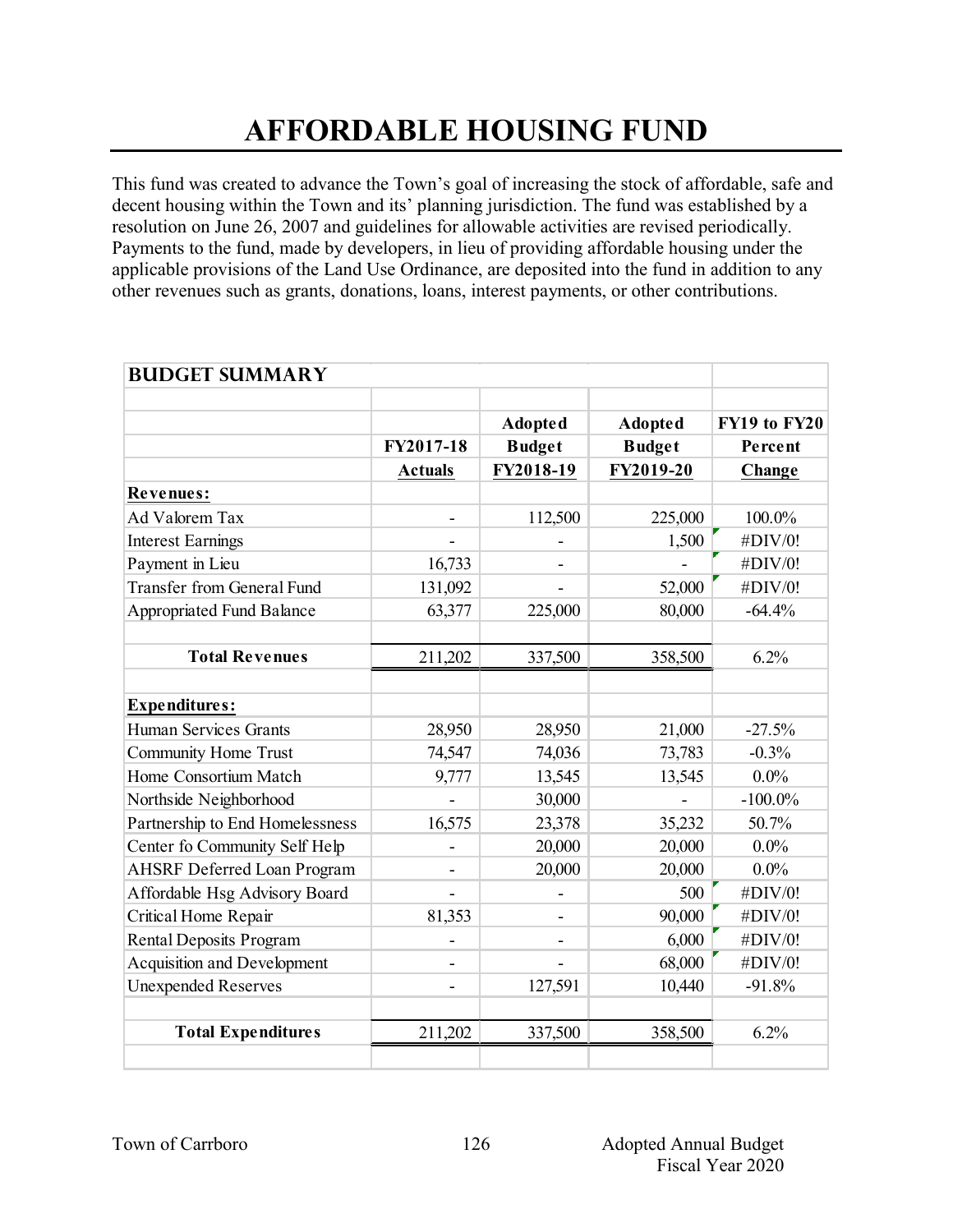# **GRANT ADMINISTRATION FUND**

This fund accounts for grant awards made to the Town that are legally restricted to expenditures for specific programs, activities, and purposes. Recent grant awards include FEMA and North Carolina Hazard Mitigation Program for flooding remediation; and charging station grant from Duke Energy.

| <b>BUDGET SUMMARY</b>              |                |               |                |              |
|------------------------------------|----------------|---------------|----------------|--------------|
|                                    |                |               |                |              |
|                                    | <b>LTD</b>     | Adopted       | <b>Adopted</b> | FY19 to FY20 |
|                                    | <b>Actuals</b> | <b>Budget</b> | <b>Budget</b>  | Percent      |
|                                    | thru 6/30/18   | FY2018-19     | FY2019-20      | Change       |
| Revenues:                          |                |               |                |              |
| <b>Grant Revenue</b>               | 9,082          | 938,096       | 977,096        | $4.2\%$      |
| <b>Transfer from General Fund</b>  | 21,000         | 37,264        | 21,000         | $-43.6%$     |
|                                    |                |               |                |              |
| <b>Total Revenues</b>              | 30,082         | 975,360       | 998,096        | 2.3%         |
|                                    |                |               |                |              |
| <b>Expenditures:</b>               |                |               |                |              |
| <b>Hazard Mitigation Grant</b>     | 927            | 928,096       | 928,096        | $0.0\%$      |
| <b>Bicycle Transportation Plan</b> |                |               | 70,000         | #DIV/0!      |
| Duke Energy Charging Sta *         | 9,082          | 10,000        |                | $-100.0\%$   |
| Culture A & E District *           |                | 37,264        |                | $-100.0\%$   |
|                                    |                |               |                |              |
| <b>Total Expenditures</b>          | 10,009         | 975,360       | 998,096        | 2.3%         |
|                                    |                |               |                |              |
|                                    |                |               |                |              |
| * Grant was closed in FY 2019      |                |               |                |              |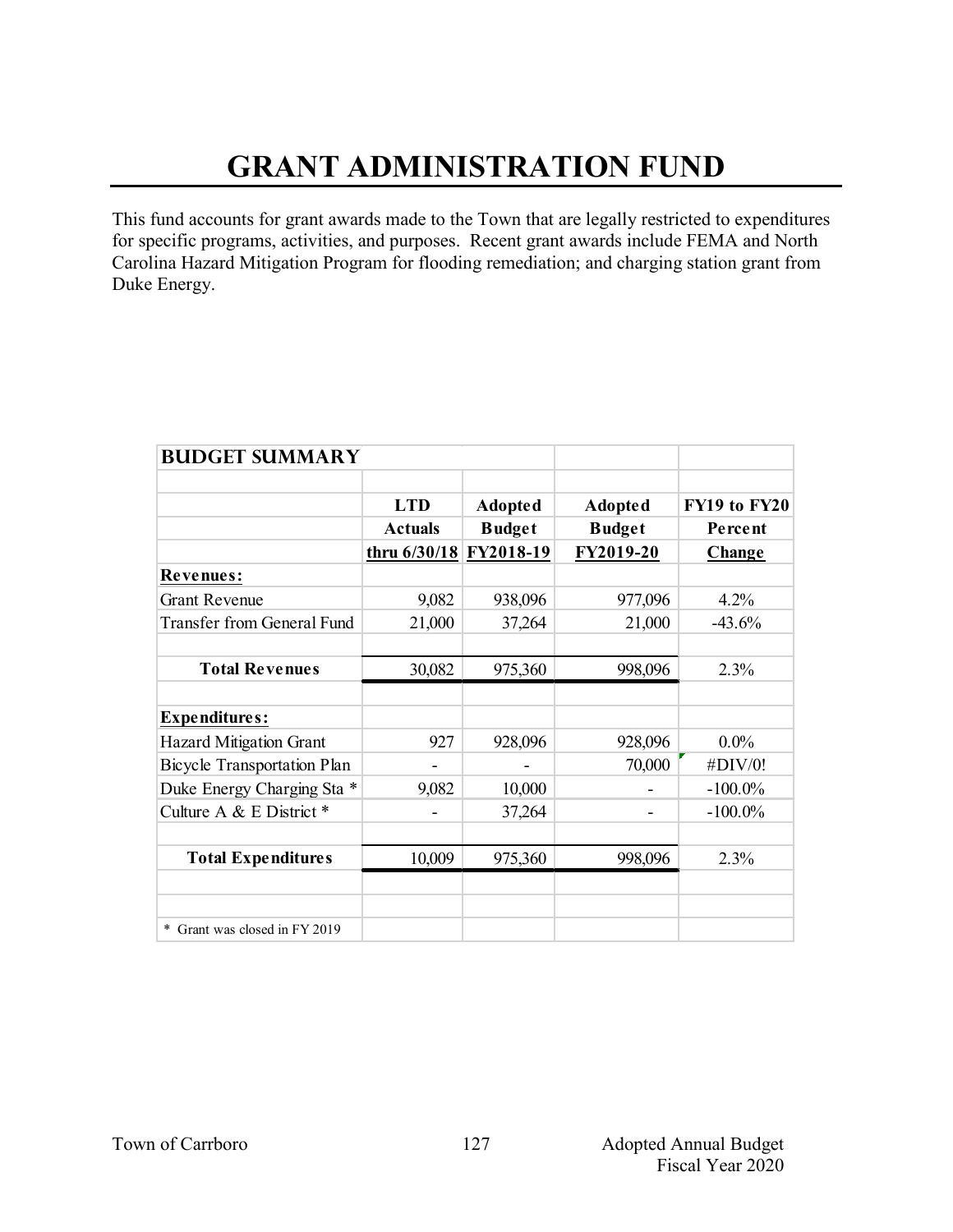# **ENERGY EFFICIENCY REVOLVING LOAN FUND**

The Energy Efficiency Revolving Loan was started in 2010 with US Department of Energy funds through a grant to Southeastern Energy Efficiency Alliance (SEEA) for the Town to implement a small business energy efficiency revolving loan fund with the goal of increasing energy efficiency in commercial buildings.

| <b>BUDGET SUMMARY</b>                                                  |                |                 |                |              |
|------------------------------------------------------------------------|----------------|-----------------|----------------|--------------|
|                                                                        | <b>LTD</b>     | <b>Adopted</b>  | <b>Adopted</b> | FY19 to FY20 |
|                                                                        | <b>Actuals</b> | <b>Budget</b>   | <b>Budget</b>  | Percent      |
|                                                                        | thru 6/30/18   | FY2018-19       | FY2019-20      | Change       |
| <b>Revenues:</b>                                                       |                |                 |                |              |
| <b>Interest Earnings</b>                                               | 125            |                 | 1,125          | #DIV/0!      |
| Loan Interest Earnings                                                 | 14,184         | 1,957           | 15,937         | 714.4%       |
| Loan Principal Payments                                                | 60,382         | 17,610          | 77,198         | 338.4%       |
| Other Financing Sources                                                | 173,128        | 91,710          | 173,128        | 88.8%        |
| <b>Total Revenues</b>                                                  | 247,819        | 111,277         | 267,388        | 140.3%       |
| <b>Expenditures:</b>                                                   |                |                 |                |              |
| <b>Loan Disbursements</b>                                              | 107,128        |                 | 107,128        | #DIV/0!      |
| Reserves for Loans                                                     |                | 111,277         | 160,260        | 44.0%        |
| <b>Total Expenditures</b>                                              | 107,128        | 111,277         | 267,388        | 140.3%       |
|                                                                        |                |                 |                |              |
|                                                                        |                |                 |                |              |
|                                                                        |                |                 |                |              |
|                                                                        |                |                 |                |              |
| Below is a list of active Energy Efficiency Revolving Loan Fund loans: |                |                 |                |              |
|                                                                        |                | <b>Amount</b>   |                |              |
| <b>Business</b>                                                        |                | <b>Borrowed</b> |                |              |
| <b>Surplus Sids</b>                                                    |                | \$<br>30,000    |                |              |
| <b>Sophie Piesse</b>                                                   |                | 7,000           |                |              |
| <b>LB Bradley</b>                                                      |                | 7,000           |                |              |
| <b>Dispute Settlement Center</b>                                       |                | 35,000          |                |              |
| The Arts Center                                                        |                | 28,128          |                |              |
| <b>Total</b>                                                           |                | 107,128<br>\$   |                |              |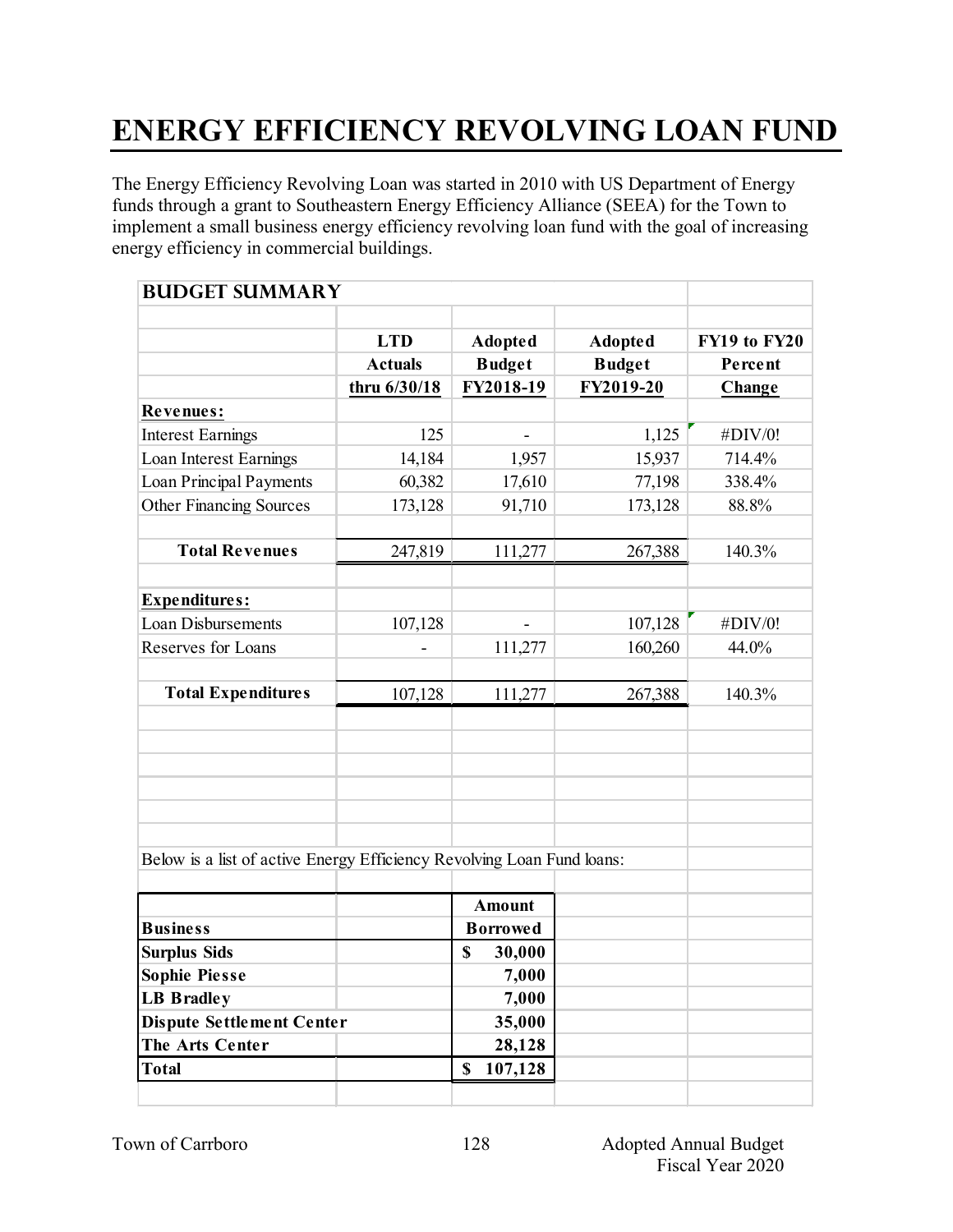### **REVOLVING LOAN FUND**

The Revolving Loan Fund is used to encourage economic and community development in Carrboro by offering loans to new businesses and encouraging businesses to locate in Carrboro. The Fund sustains itself with the interest earned on loans and repayment of the principal provided to businesses. With this interest, a reserve is created that enables the Town to continue loaning funds to businesses. As loans are paid off, the Town closes the loans and removes them from financial records.

| <b>BUDGET SUMMARY</b>                                                |                          |                |                          |          |
|----------------------------------------------------------------------|--------------------------|----------------|--------------------------|----------|
|                                                                      | <b>LTD</b>               | <b>Adopted</b> | Recommended FY19 to FY20 |          |
|                                                                      | <b>Actuals</b>           | <b>Budget</b>  | <b>Budget</b>            | Percent  |
|                                                                      | thru 6/30/18 FY2018-19   |                | FY2019-20                | Change   |
| <b>Revenues:</b>                                                     |                          |                |                          |          |
| <b>Interest Earnings</b>                                             | 207,243                  | 207,243        | 209,743                  | 1.2%     |
| Loan Interest Earnings                                               | 50,641                   | 58,117         | 52,759                   | $-9.2%$  |
| <b>Loan Principal Payments</b>                                       | 225,293                  | 292,971        | 258,766                  | $-11.7%$ |
|                                                                      |                          |                |                          |          |
| <b>Total Revenues</b>                                                | 483,177                  | 558,331        | 521,268                  | $-6.6%$  |
|                                                                      |                          |                |                          |          |
| <b>Expenditures:</b>                                                 |                          |                |                          |          |
| General Government Exp                                               | 17,453                   | 26,679         | 26,679                   | $0.0\%$  |
| <b>Loan Disbursements</b>                                            | 333,000                  | 333,000        | 333,000                  | $0.0\%$  |
| Reserves for Loans                                                   | $\overline{\phantom{0}}$ | 198,652        | 161,589                  | $-18.7%$ |
|                                                                      |                          |                |                          |          |
| <b>Total Expenditures</b>                                            | 350,453                  | 558,331        | 521,268                  | $-6.6%$  |
|                                                                      |                          |                |                          |          |
|                                                                      |                          |                |                          |          |
|                                                                      |                          |                |                          |          |
|                                                                      |                          |                |                          |          |
| Below is a list of active business loans in the Revolving Loan Fund: |                          |                |                          |          |
|                                                                      |                          |                |                          |          |
|                                                                      |                          | Date of        |                          |          |
|                                                                      | <b>Amount</b>            | Original       |                          |          |
| <b>Business</b>                                                      | <b>Borrowed</b>          | Loan           |                          |          |
| <b>Alphabet Soup</b>                                                 | $\mathbf S$<br>48,000    | 2001           |                          |          |
| Art in a Pickle                                                      | 105,000                  | 2007           |                          |          |
| <b>Bryan's Guitar and Mus</b>                                        | 90,000                   | 2004           |                          |          |
| <b>Carrboro Co-Working</b>                                           | 90,000                   | 2008           |                          |          |
| <b>Total</b>                                                         | \$333,000                |                |                          |          |
|                                                                      |                          |                |                          |          |